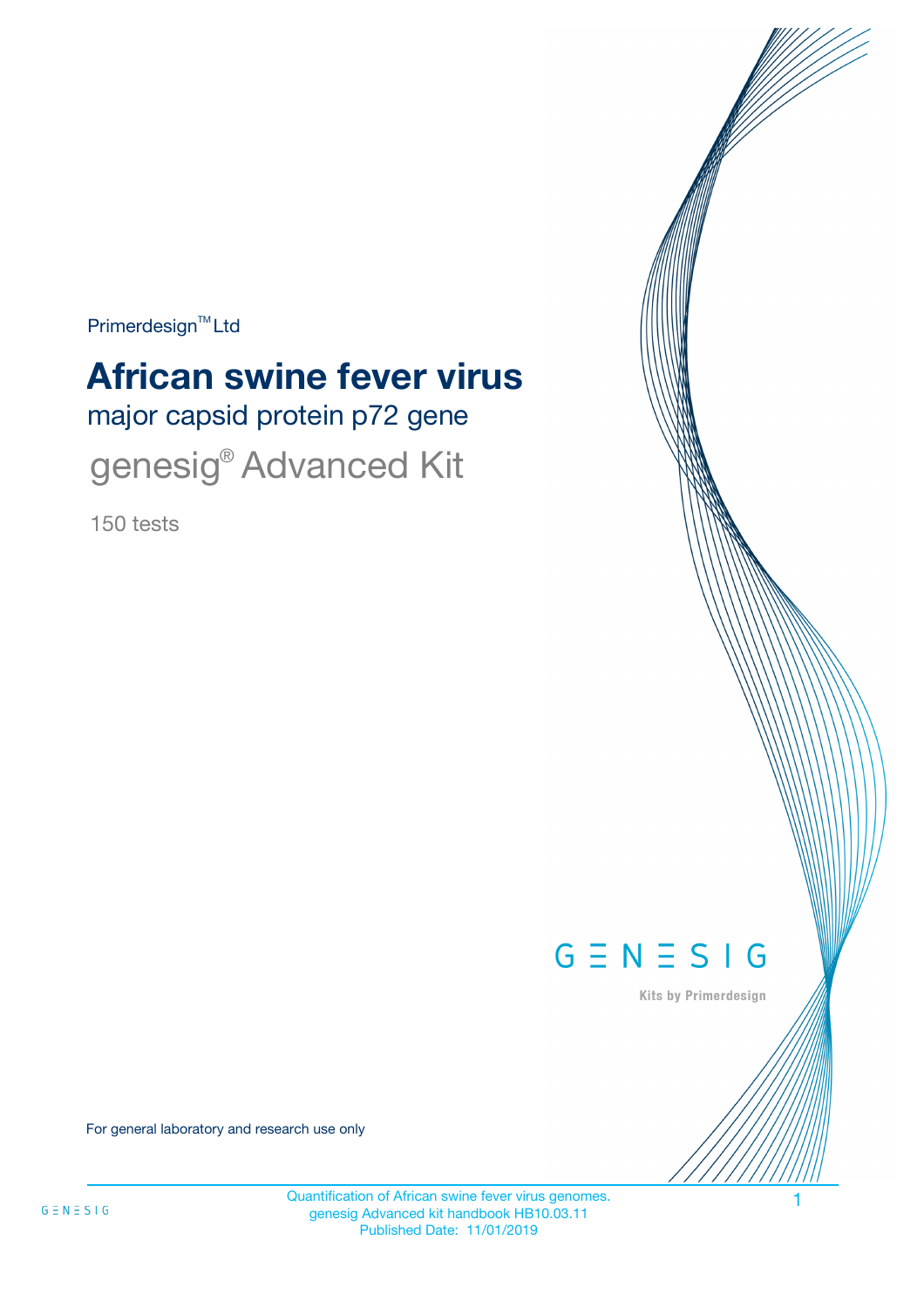### Introduction to African swine fever virus

African Swine Fever Virus (ASFV) is a widespread disease which infects members of the pig family (Suidae). A number of tick species are believed to be the vector for the disease, as well as being transmitted by raw pork and pig excrement [1]. After firstly being identified in Kenya in 1921, ASFV became endemic in sub-Saharan Africa, with regular outbreaks being reported across Europe, Asia and South America throughout the century [2]. More recently the virus was introduced in Georgia and spread throughout the region, as well as mass outbreaks occurring in China in 2018 [3].

ASFV is the only member of the Asfaridae family. It is a large enveloped double stranded DNA virus of icosahedral morphology with an average diameter of 200nm and isolates contain genomes between 170-190Kbp encoding for up to 167 open reading frames [2]. The morphology of ASFV consist of several concentric domains. An inner core contains the nucleoid coated with a thick protein layered core shell, which is surrounded by an inner lipid envelope , all of which is encompassed by the capsid [2]. ASFV begins its replication cycle in the nucleus of infected cells before moving to the cytoplasm where the majority of the replication takes place [2]. Gene transcription is highly regulated, with distinct classes of mRNA identified to accumulate at early, intermediate and late transcripts of the virus [2]. The disease induces acute haemorrhagic disease within its hosts, causing high fevers and skin haemorrhages, with death often occurring within ten days of clinical symptoms appearing [4].

#### References:

1: The Centre for Food Security and Public Health (2015), African Swine Fever.

2: Galindo, I. and Alonso, C., 2017. African swine fever virus: a review. Viruses, 9(5), p.103.

3: Zhou, X., Li, N., Luo, Y., Liu, Y., Miao, F., Chen, T., Zhang, S., Cao, P., Li, X., Tian, K. and Qiu, H.J., 2018. Emergence of African swine fever in China, 2018. Transboundary and emerging diseases, 65(6), pp.1482-1484.

4: Gallardo, C., Ademun, A.R., Nieto, R., Nantima, N., Arias, M., Martín, E., Pelayo, V. and Bishop, R.P., 2011. Genotyping of African swine fever virus (ASFV) isolates associated with disease outbreaks in Uganda in 2007. African Journal of biotechnology, 10(17), pp.3488-3497.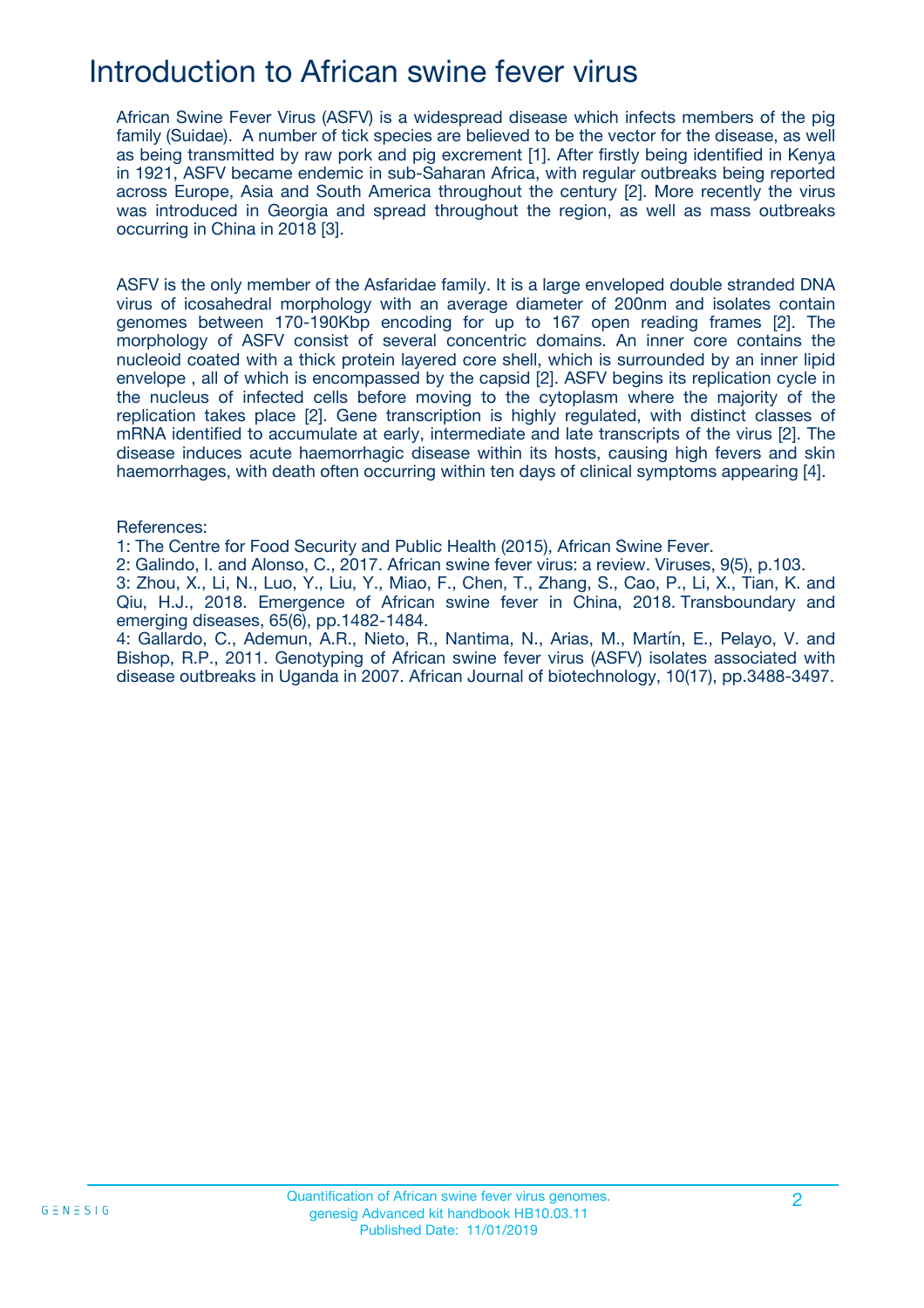## **Specificity**

The Primerdesign genesig kit for African Swine Fever Virus (ASFV) is designed for the in vitro quantification of ASFV genomes. The kit is designed to have a broad detection profile. Specifically, the primers represent 100% homology with over 95% of the NCBI database reference sequences available at the time of design.

The dynamics of genetic variation means that new sequence information may become available after the initial design. Primerdesign periodically reviews the detection profiles of our kits and when required releases new versions.

The target sequence (p72) has been shown to be a good genetic marker for ASFV in other real time PCR based studies (Tignon et al., 2011). This kit was designed to detect recent isolates from the Chinese outbreak of ASFV and, through the use of multiple probes is predicted to detect strains that have been isolated throughout Europe and Africa.

If you require further information, or have a specific question about the detection profile of this kit then please send an e.mail to enquiry@primerdesign.co.uk and our bioinformatics team will answer your question.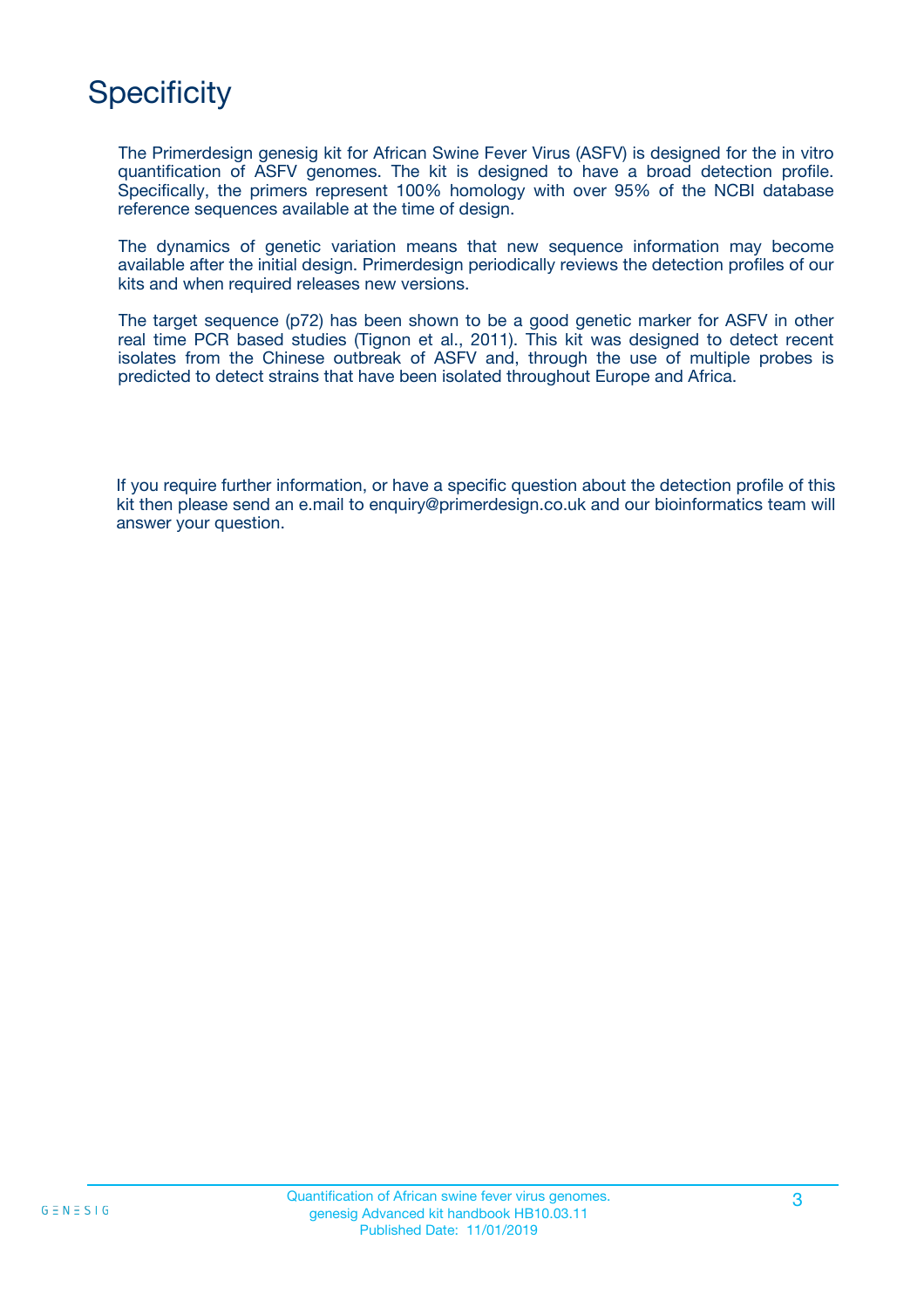## Kit contents

- **ASFV specific primer/probe mix (150 reactions BROWN)** FAM labelled
- **ASFV positive control template (for Standard curve RED)**
- **Internal extraction control primer/probe mix (150 reactions BROWN)** VIC labelled as standard
- **Internal extraction control DNA (150 reactions BLUE)**
- **Endogenous control primer/probe mix (150 reactions BROWN)** FAM labelled
- **RNase/DNase free water (WHITE)** for resuspension of primer/probe mixes
- **Template preparation buffer (YELLOW)** for resuspension of internal control template, positive control template and standard curve preparation

### Reagents and equipment to be supplied by the user

#### **Real-time PCR Instrument**

#### **Extraction kit**

This kit is recommended for use with genesig Easy DNA/RNA extraction kit. However, it is designed to work well with all processes that yield high quality RNA and DNA with minimal PCR inhibitors.

#### **oasig**TM **lyophilised or Precision**®**PLUS 2X qPCR Master Mix**

This kit is intended for use with oasig or PrecisionPLUS2X qPCR Master Mix.

**Pipettors and Tips**

**Vortex and centrifuge**

#### **Thin walled 1.5 ml PCR reaction tubes**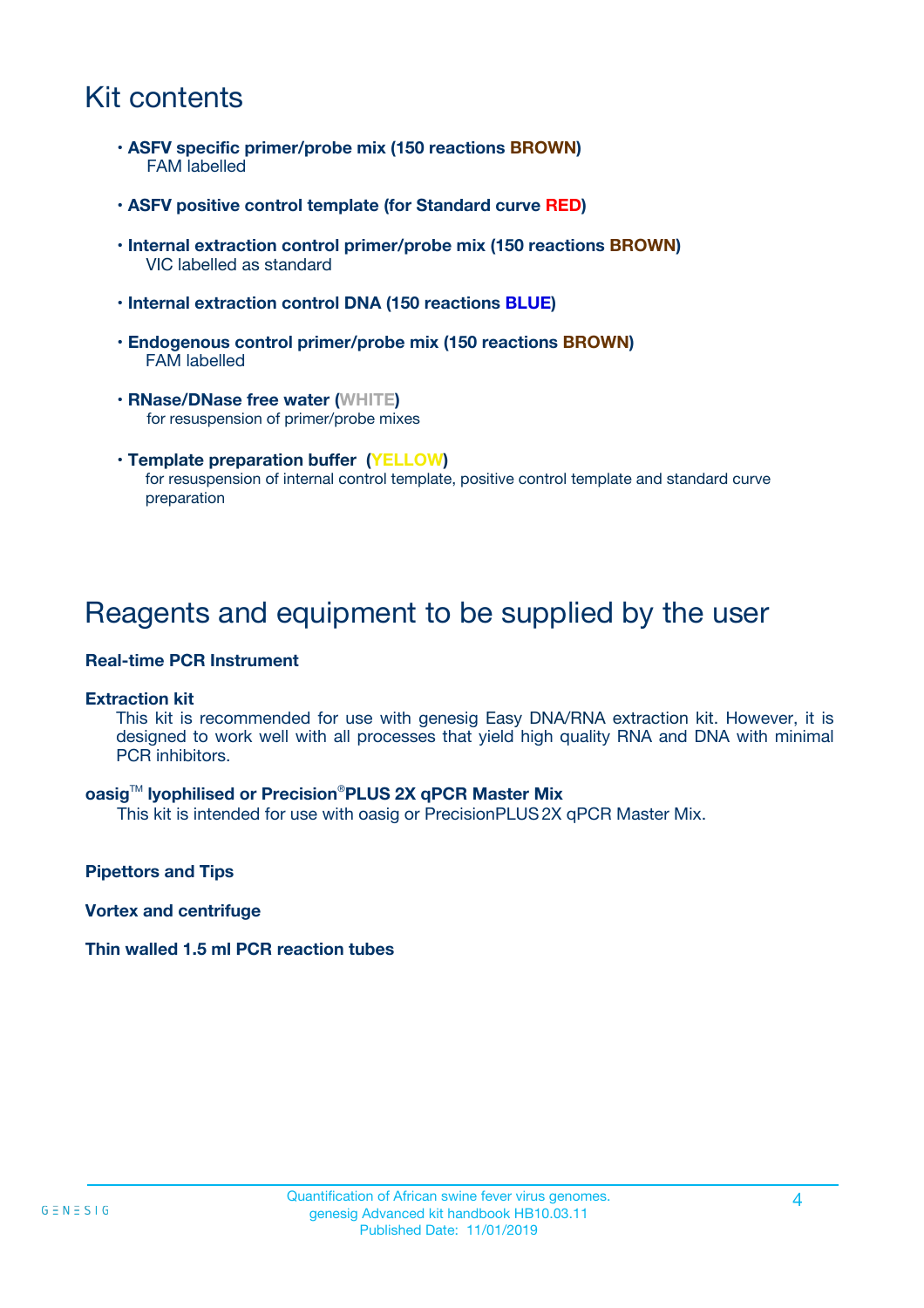### Kit storage and stability

This kit is stable at room temperature but should be stored at -20ºC on arrival. Once the lyophilised components have been resuspended they should not be exposed to temperatures above -20°C for longer than 30 minutes at a time and unnecessary repeated freeze/thawing should be avoided. The kit is stable for six months from the date of resuspension under these circumstances.

If a standard curve dilution series is prepared this can be stored frozen for an extended period. If you see any degradation in this serial dilution a fresh standard curve can be prepared from the positive control.

Primerdesign does not recommend using the kit after the expiry date stated on the pack.

### Suitable sample material

All kinds of sample material suited for PCR amplification can be used. Please ensure the samples are suitable in terms of purity, concentration, and DNA integrity (An internal PCR control is supplied to test for non specific PCR inhibitors). Always run at least one negative control with the samples. To prepare a negative-control, replace the template DNA sample with RNase/DNase free water.

### Dynamic range of test

Under optimal PCR conditions genesig ASFV detection kits have very high priming efficiencies of >95% and can detect less than 100 copies of target template.

## Notices and disclaimers

This product is developed, designed and sold for research purposes only. It is not intended for human diagnostic or drug purposes or to be administered to humans unless clearly expressed for that purpose by the Food and Drug Administration in the USA or the appropriate regulatory authorities in the country of use. During the warranty period Primerdesign genesig detection kits allow precise and reproducible data recovery combined with excellent sensitivity. For data obtained by violation to the general GLP guidelines and the manufacturer's recommendations the right to claim under guarantee is expired. PCR is a proprietary technology covered by several US and foreign patents. These patents are owned by Roche Molecular Systems Inc. and have been sub-licensed by PE Corporation in certain fields. Depending on your specific application you may need a license from Roche or PE to practice PCR. Additional information on purchasing licenses to practice the PCR process may be obtained by contacting the Director of Licensing at Roche Molecular Systems, 1145 Atlantic Avenue, Alameda, CA 94501 or Applied Biosystems business group of the Applera Corporation, 850 Lincoln Centre Drive, Foster City, CA 94404. In addition, the 5' nuclease assay and other homogeneous amplification methods used in connection with the PCR process may be covered by U.S. Patents 5,210,015 and 5,487,972, owned by Roche Molecular Systems, Inc, and by U.S. Patent 5,538,848, owned by The Perkin-Elmer Corporation.

## Trademarks

Primerdesign™ is a trademark of Primerdesign Ltd.

genesig $^\circledR$  is a registered trademark of Primerdesign Ltd.

The PCR process is covered by US Patents 4,683,195, and 4,683,202 and foreign equivalents owned by Hoffmann-La Roche AG. BI, ABI PRISM® GeneAmp® and MicroAmp® are registered trademarks of the Applera Genomics (Applied Biosystems Corporation). BIOMEK® is a registered trademark of Beckman Instruments, Inc.; iCycler™ is a registered trademark of Bio-Rad Laboratories, Rotor-Gene is a trademark of Corbett Research. LightCycler™ is a registered trademark of the Idaho Technology Inc. GeneAmp®, TaqMan® and AmpliTaqGold® are registered trademarks of Roche Molecular Systems, Inc., The purchase of the Primerdesign™ reagents cannot be construed as an authorization or implicit license to practice PCR under any patents held by Hoffmann-LaRoche Inc.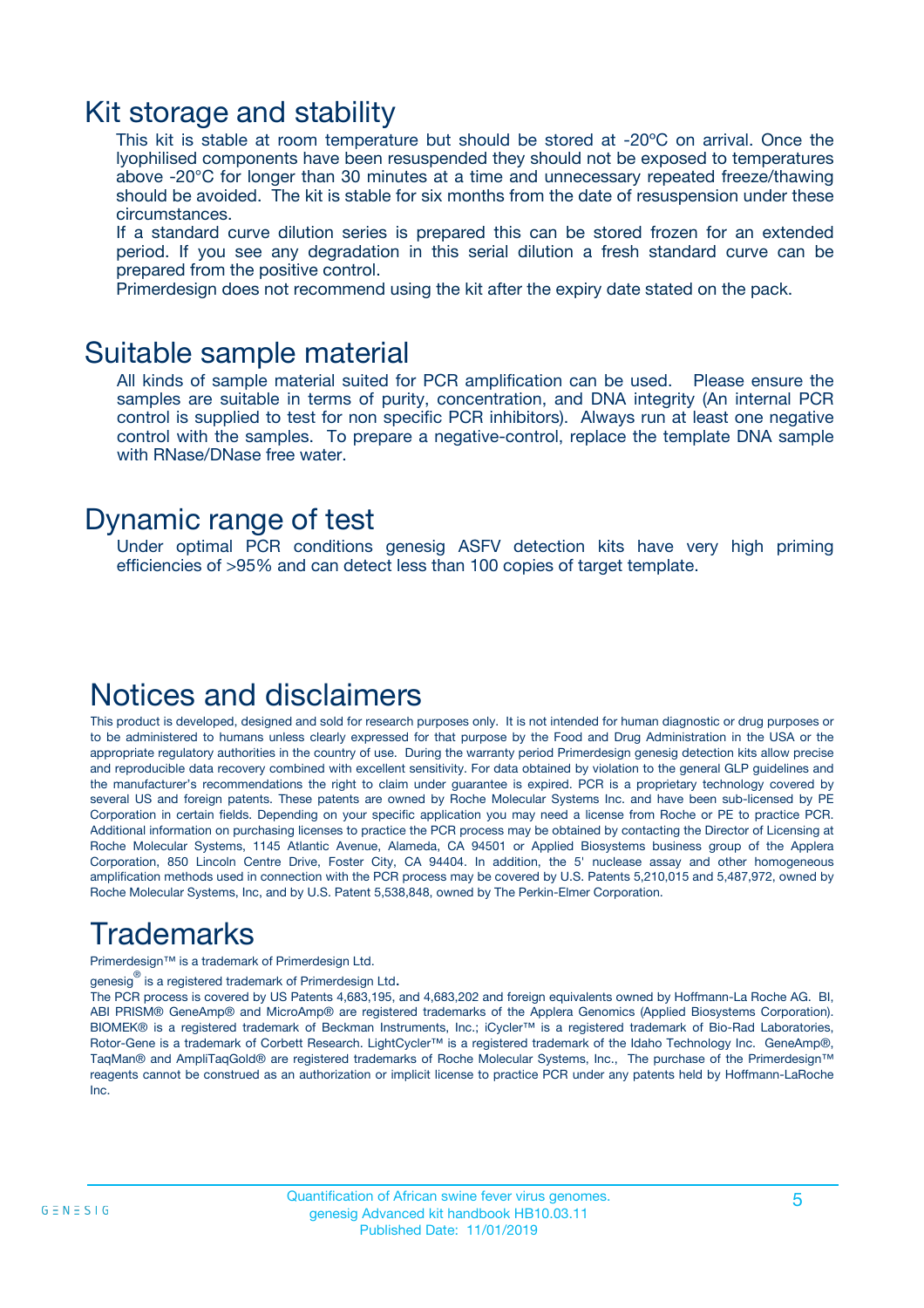### Principles of the test

#### **Real-time PCR**

A ASFV specific primer and probe mix is provided and this can be detected through the FAM channel.

The primer and probe mix provided exploits the so-called TaqMan® principle. During PCR amplification, forward and reverse primers hybridize to the ASFV DNA. A fluorogenic probe is included in the same reaction mixture which consists of a DNA probe labeled with a 5`-dye and a 3`-quencher. During PCR amplification, the probe is cleaved and the reporter dye and quencher are separated. The resulting increase in fluorescence can be detected on a range of qPCR platforms.

#### **Positive control**

For copy number determination and as a positive control for the PCR set up, the kit contains a positive control template. This can be used to generate a standard curve of ASFV copy number / Cq value. Alternatively the positive control can be used at a single dilution where full quantitative analysis of the samples is not required. Each time the kit is used, at least one positive control reaction must be included in the run. A positive result indicates that the primers and probes for detecting the target ASFV gene worked properly in that particular experimental scenario. If a negative result is obtained the test results are invalid and must be repeated. Care should be taken to ensure that the positive control does not contaminate any other kit component which would lead to false-positive results. This can be achieved by handling this component in a Post PCR environment. Care should also be taken to avoid cross-contamination of other samples when adding the positive control to the run. This can be avoided by sealing all other samples and negative controls before pipetting the positive control into the positive control well.

#### **Negative control**

To validate any positive findings a negative control reaction should be included every time the kit is used. For this reaction the RNase/DNase free water should be used instead of template. A negative result indicates that the reagents have not become contaminated while setting up the run.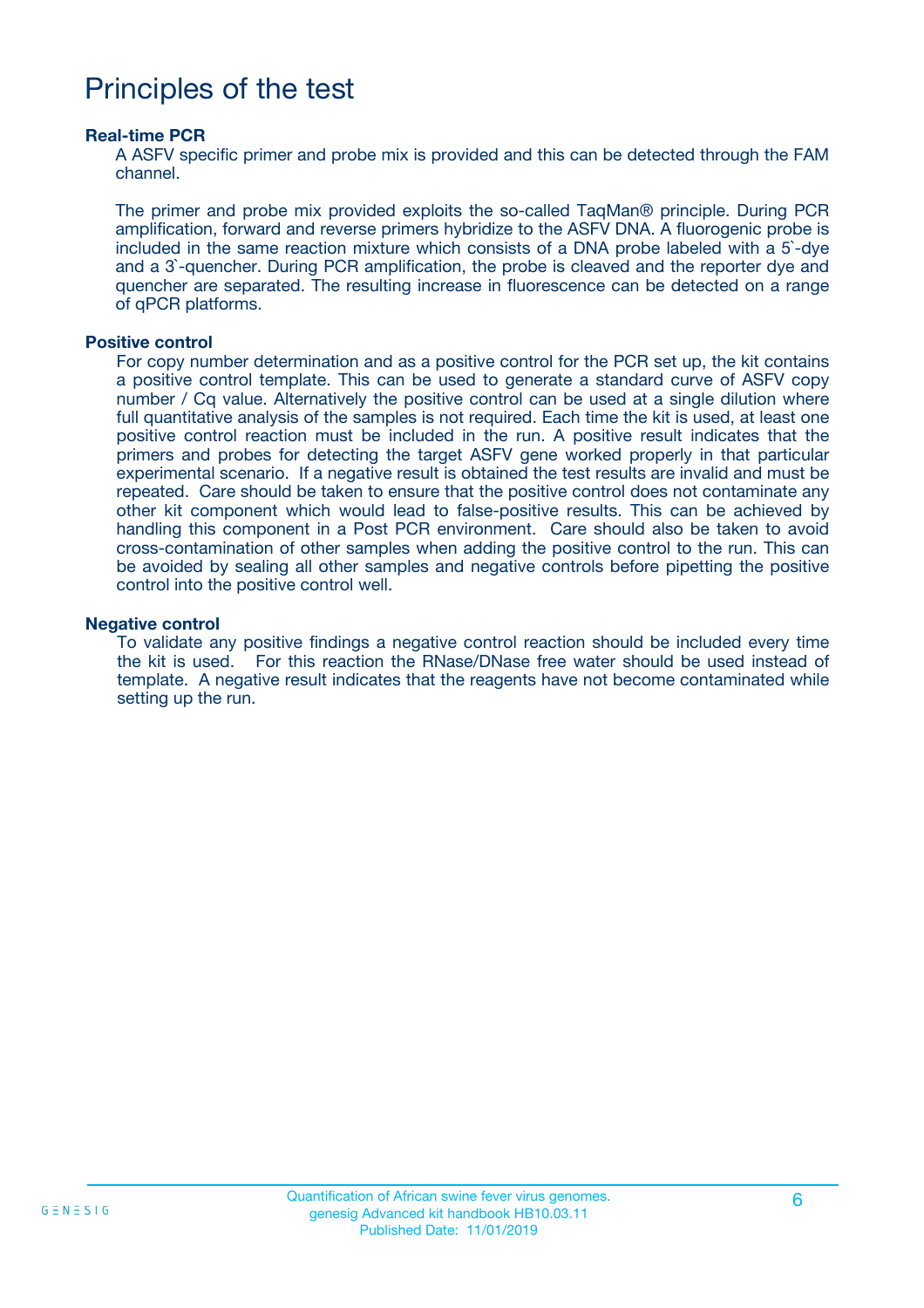#### **Internal DNA extraction control**

When performing DNA extraction, it is often advantageous to have an exogenous source of DNA template that is spiked into the lysis buffer. This control DNA is then co-purified with the sample DNA and can be detected as a positive control for the extraction process. Successful co-purification and qPCR for the control DNA also indicates that PCR inhibitors are not present at a high concentration.

A separate primer and probe mix are supplied with this kit to detect the exogenous DNA using qPCR. The primers are present at PCR limiting concentrations which allows multiplexing with the target sequence primers. Amplification of the control DNA does not interfere with detection of the ASFV target DNA even when present at low copy number. The Internal control is detected through the VIC channel and gives a Cq value of 28+/-3.

#### **Endogenous control**

To confirm extraction of a valid biological template, a primer and probe mix is included to detect an endogenous gene. Detection of the endogenous control is through the FAM channel and it is NOT therefore possible to perform a multiplex with the ASFV primers. A poor endogenous control signal may indicate that the sample did not contain sufficient biological material.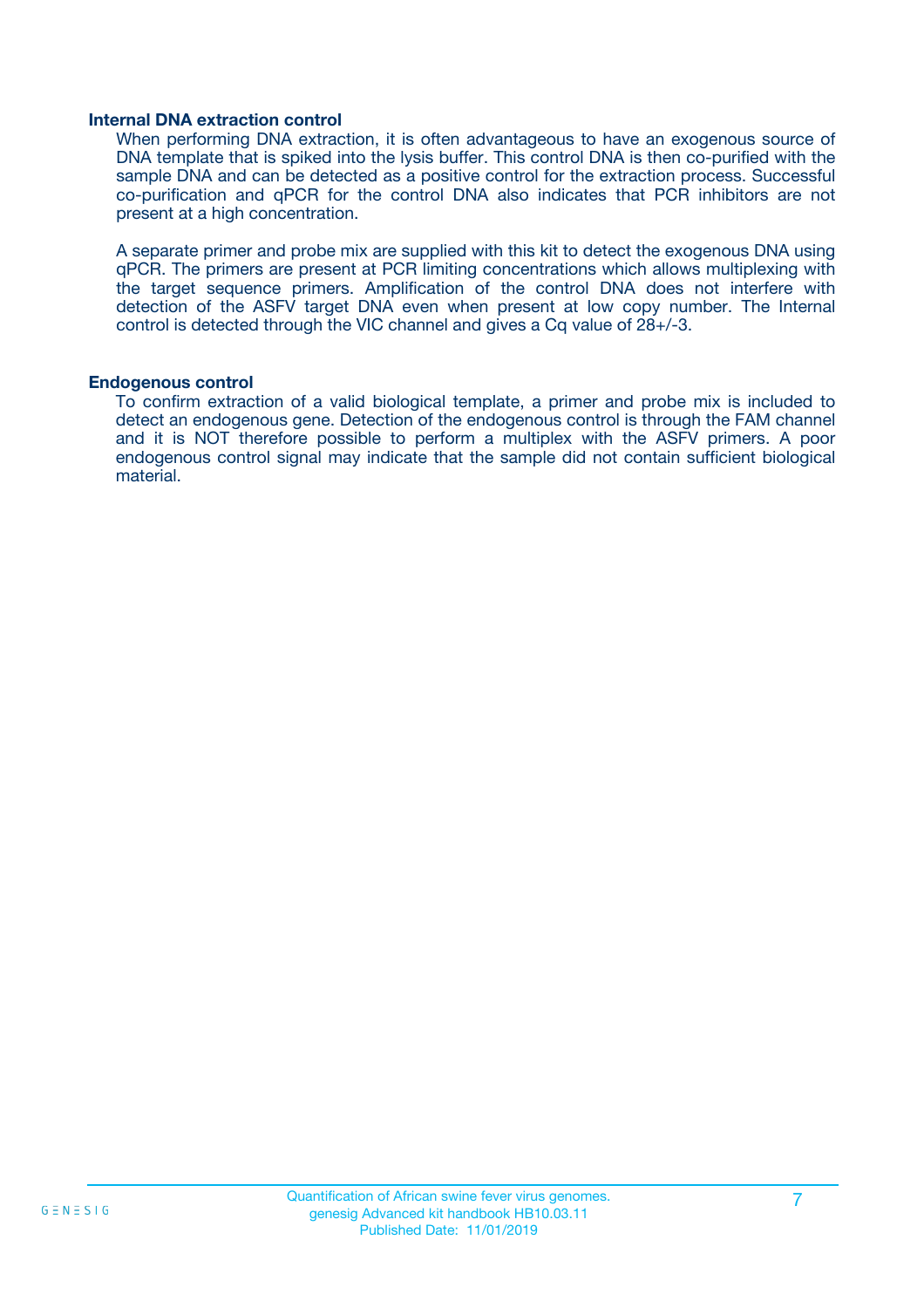### Resuspension protocol

To minimize the risk of contamination with foreign DNA, we recommend that all pipetting be performed in a PCR clean environment. Ideally this would be a designated PCR lab or PCR cabinet. Filter tips are recommended for all pipetting steps.

- **1. Pulse-spin each tube in a centrifuge before opening.** This will ensure lyophilised primer and probe mix is in the base of the tube and is not spilt upon opening the tube.
- **2. Resuspend the primer/probe mixes in the RNase/DNase free water supplied, according to the table below:**

To ensure complete resuspension, vortex each tube thoroughly.

| Component - resuspend in water                       |          |  |
|------------------------------------------------------|----------|--|
| <b>Pre-PCR pack</b>                                  |          |  |
| ASFV primer/probe mix (BROWN)                        | $165$ µ  |  |
| Internal extraction control primer/probe mix (BROWN) | $165$ µl |  |
| Endogenous control primer/probe mix (BROWN)          | 165 µl   |  |

**3. Resuspend the internal control template and positive control template in the template preparation buffer supplied, according to the table below:** To ensure complete resuspension, vortex each tube thoroughly.

| Component - resuspend in template preparation buffer |          |  |  |
|------------------------------------------------------|----------|--|--|
| <b>Pre-PCR heat-sealed foil</b>                      |          |  |  |
| Internal extraction control DNA (BLUE)               |          |  |  |
| <b>Post-PCR heat-sealed foil</b>                     |          |  |  |
| ASFV Positive Control Template (RED) *               | $500$ µl |  |  |

\* This component contains high copy number template and is a VERY significant contamination risk. It must be opened and handled in a separate laboratory environment, away from the other components.

### DNA extraction

The internal extraction control DNA can be added either to the DNA lysis/extraction buffer or to the DNA sample once it has been resuspended in lysis buffer.

**DO NOT add the internal extraction control DNA directly to the unprocessed biological sample as this will lead to degradation and a loss in signal.**

- **1. Add 4µl of the Internal extraction control DNA (BLUE) to each sample in DNA lysis/extraction buffer per sample.**
- **2. Complete DNA extraction according to the manufacturers protocols.**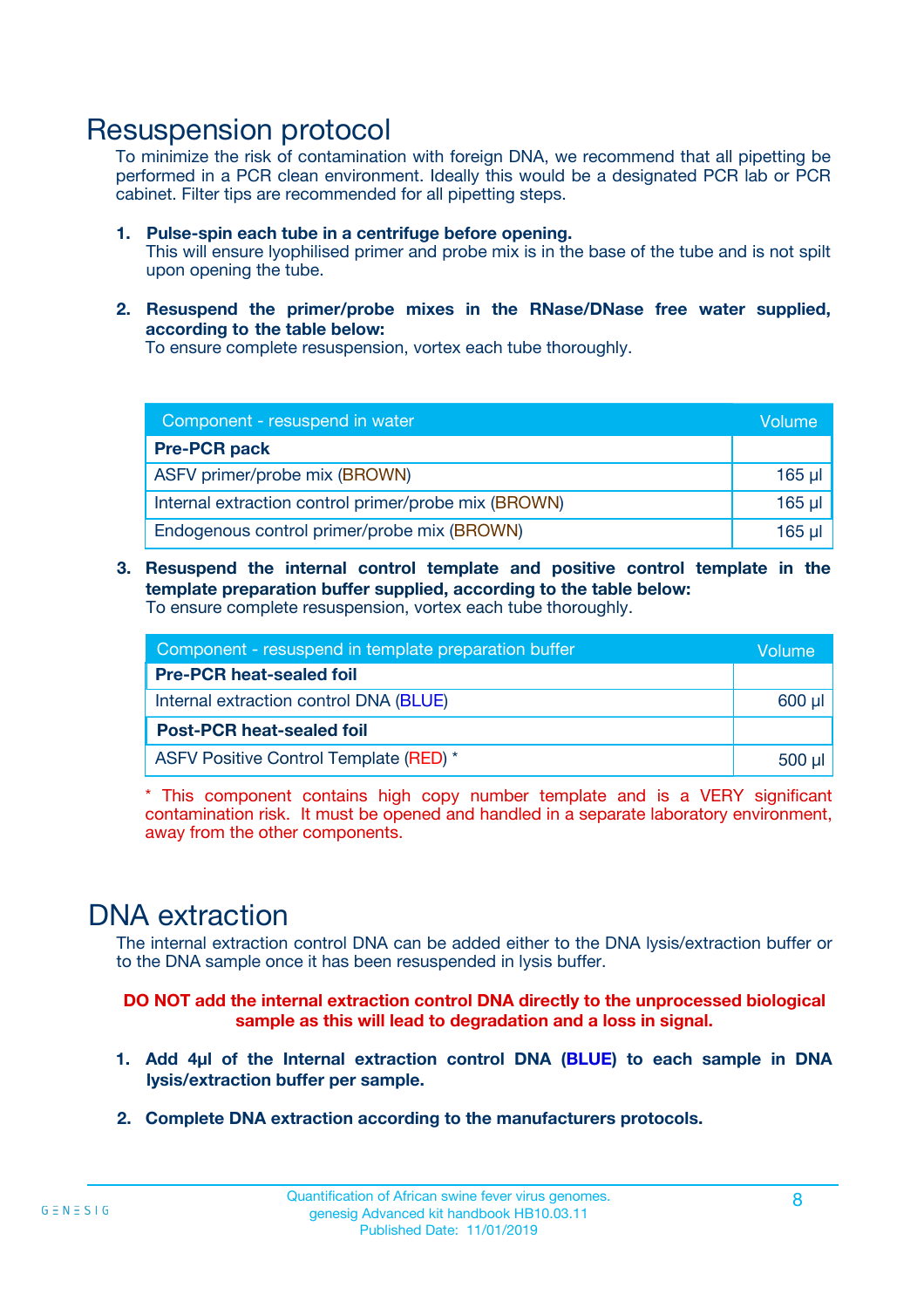# qPCR detection protocol

**1. For each DNA sample prepare a reaction mix according to the table below:** Include sufficient reactions for positive and negative controls.

| Component                                            | Volume   |
|------------------------------------------------------|----------|
| oasig or PrecisionPLUS 2X qPCR Master Mix            | $10 \mu$ |
| ASFV primer/probe mix (BROWN)                        | 1 µI     |
| Internal extraction control primer/probe mix (BROWN) | 1 µl     |
| <b>RNase/DNase free water (WHITE)</b>                | $3 \mu$  |
| <b>Final Volume</b>                                  | 15 µl    |

**2. For each DNA sample prepare an endogenous control reaction according to the table below (Optional):**

**This control reaction will provide useful information regarding the quality of the biological sample.**

| Component                                   | Volume   |
|---------------------------------------------|----------|
| oasig or PrecisionPLUS 2X qPCR Master Mix   | $10 \mu$ |
| Endogenous control primer/probe mix (BROWN) | 1 µI     |
| <b>RNase/DNase free water (WHITE)</b>       | $4 \mu$  |
| <b>Final Volume</b>                         | 15 µl    |

- **3. Pipette 15µl of each mix into individual wells according to your qPCR experimental plate set up.**
- **4. Prepare sample DNA templates for each of your samples.**
- **5. Pipette 5µl of DNA template into each well, according to your experimental plate set up.**

For negative control wells use 5µl of RNase/DNase free water. The final volume in each well is 20ul.

**6. If a standard curve is included for quantitative analysis, prepare a reaction mix according to the table below:**

| Component                                 | Volume          |
|-------------------------------------------|-----------------|
| oasig or PrecisionPLUS 2X qPCR Master Mix | 10 $\mu$        |
| ASFV primer/probe mix (BROWN)             | 1 µI -          |
| <b>RNase/DNase free water (WHITE)</b>     | 4 µl            |
| <b>Final Volume</b>                       | 15 <sub>µ</sub> |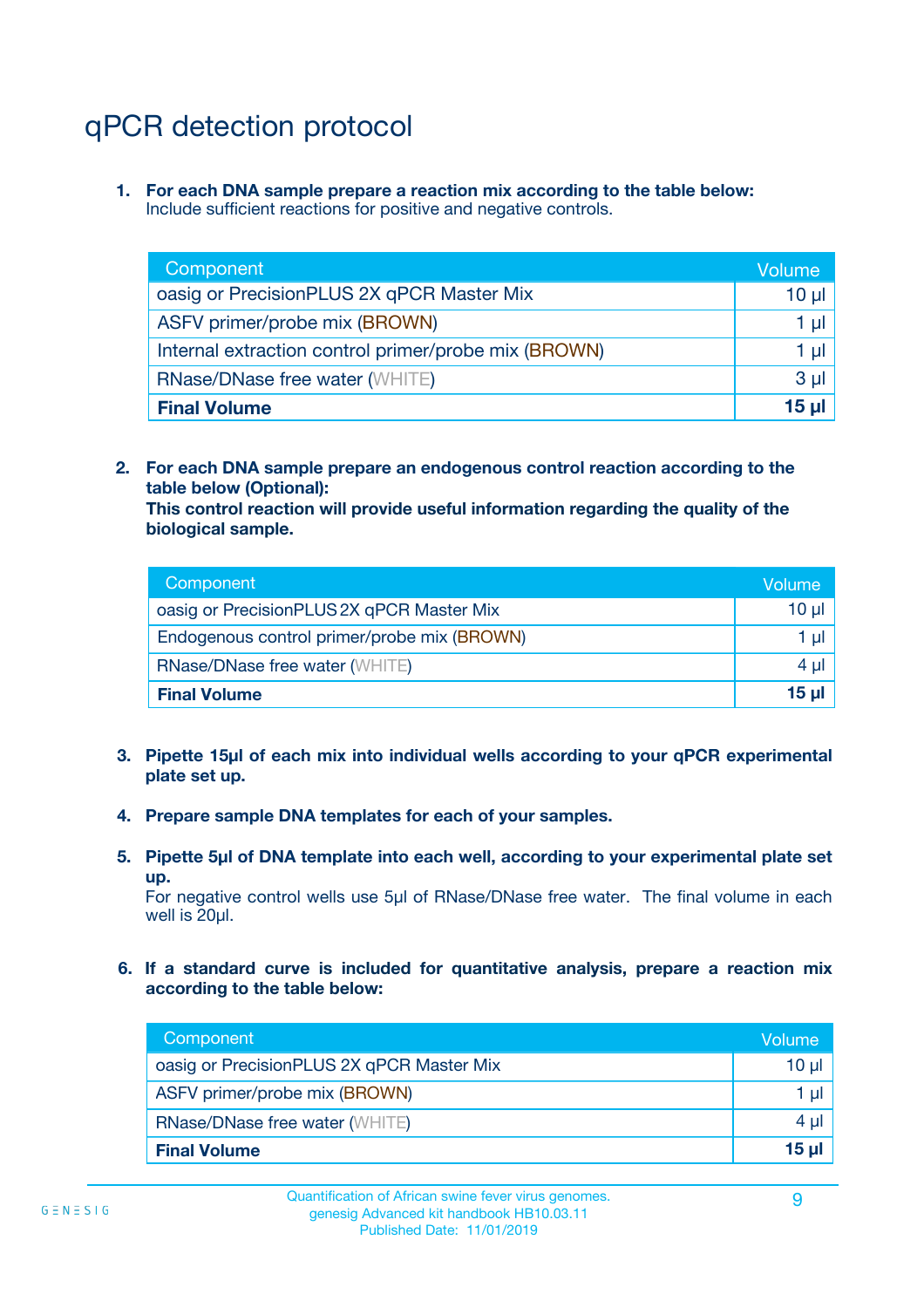#### **7. Preparation of standard curve dilution series.**

- 1) Pipette 90µl of template preparation buffer into 5 tubes and label 2-6
- 2) Pipette 10µl of Positive Control Template (RED) into tube 2
- 3) Vortex thoroughly
- 4) Change pipette tip and pipette 10µl from tube 2 into tube 3
- 5) Vortex thoroughly

Repeat steps 4 and 5 to complete the dilution series

| <b>Standard Curve</b>         | <b>Copy Number</b>     |
|-------------------------------|------------------------|
| Tube 1 Positive control (RED) | $2 \times 10^5$ per µl |
| Tube 2                        | $2 \times 10^4$ per µl |
| Tube 3                        | $2 \times 10^3$ per µl |
| Tube 4                        | $2 \times 10^2$ per µl |
| Tube 5                        | 20 per µl              |
| Tube 6                        | 2 per µl               |

**8. Pipette 5µl of standard template into each well for the standard curve according to your experimental plate set up.**

#### The final volume in each well is 20µl.

## qPCR amplification protocol

Amplification conditions using oasig or PrecisionPLUS 2X qPCR Master Mix.

|             | <b>Step</b>       | <b>Time</b>     | Temp    |
|-------------|-------------------|-----------------|---------|
|             | Enzyme activation | 2 min           | 95 °C   |
| Cycling x50 | Denaturation      | 10 <sub>s</sub> | 95 $°C$ |
|             | DATA COLLECTION * | 60 s            | 60 °C   |

\* Fluorogenic data should be collected during this step through the FAM and VIC channels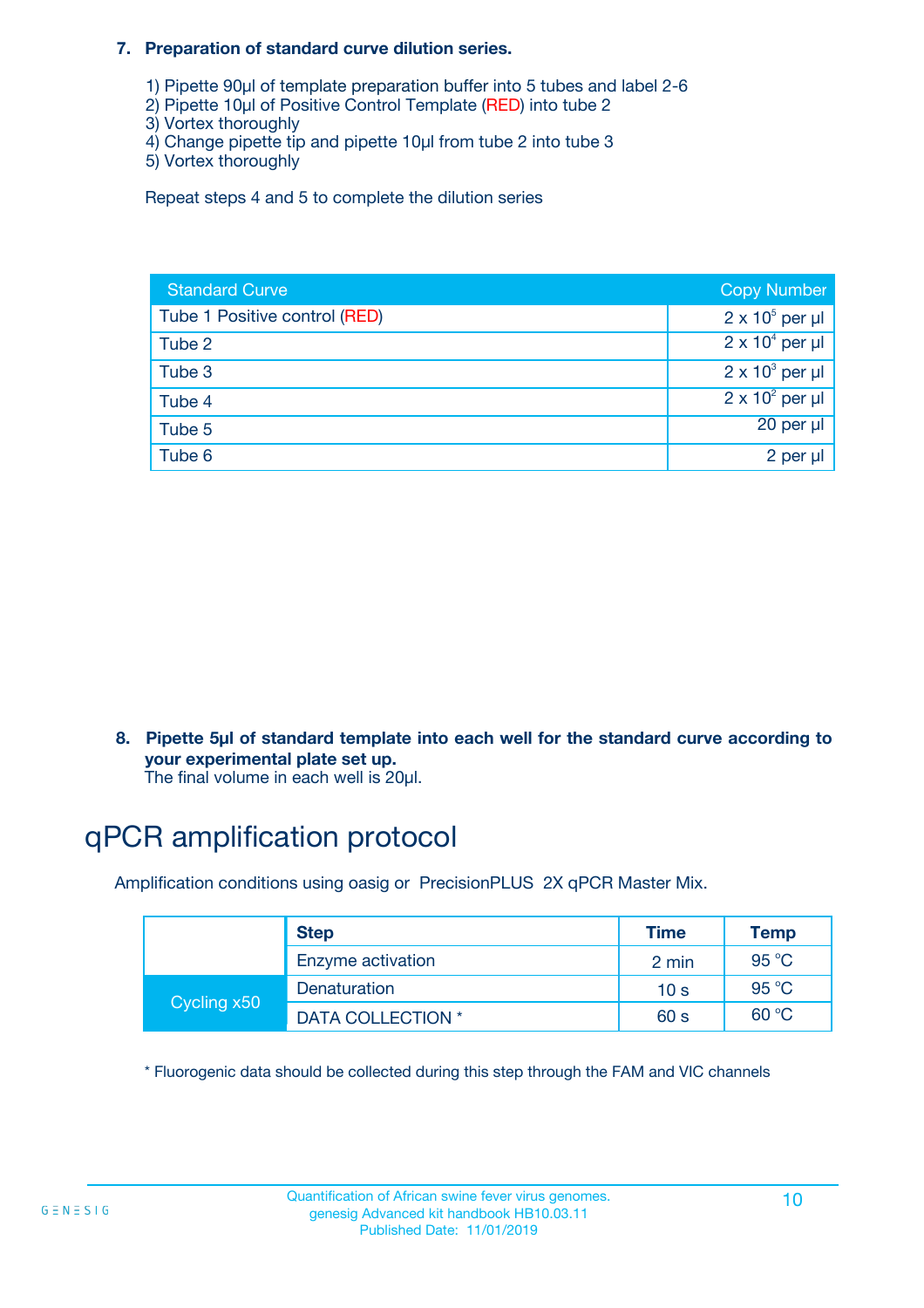# Interpretation of results

| <b>Target</b><br>(FAM) | <b>Internal</b><br>control<br>(NIC) | <b>Positive</b><br>control | <b>Negative</b><br>control | Interpretation                                                                                                  |
|------------------------|-------------------------------------|----------------------------|----------------------------|-----------------------------------------------------------------------------------------------------------------|
| $\leq 30$              | $+ 1 -$                             | ÷                          |                            | <b>POSITIVE QUANTITATIVE RESULT</b><br>calculate copy number                                                    |
| > 30                   | ٠                                   | ÷                          |                            | <b>POSITIVE QUANTITATIVE RESULT</b><br>calculate copy number                                                    |
| > 30                   |                                     | ÷                          |                            | <b>POSITIVE QUALITATIVE RESULT</b><br>do not report copy number as this<br>may be due to poor sample extraction |
|                        | ÷                                   | ÷                          |                            | <b>NEGATIVE RESULT</b>                                                                                          |
| $+ 1 -$                | $+ 1 -$                             | ÷                          | $\leq$ 35                  | <b>EXPERIMENT FAILED</b><br>due to test contamination                                                           |
| $+$ / -                | $+ 1 -$                             | ÷                          | > 35                       | $\star$                                                                                                         |
|                        |                                     | ÷                          |                            | <b>SAMPLE PREPARATION FAILED</b>                                                                                |
|                        |                                     |                            | $+$ /                      | <b>EXPERIMENT FAILED</b>                                                                                        |

Positive control template (**RED**) is expected to amplify between Cq 16 and 23. Failure to satisfy this quality control criterion is a strong indication that the experiment has been compromised.

\*Where the test sample is positive and the negative control is positive with a  $Ca > 35$ , the sample must be reinterpreted based on the relative signal strength of the two results:



If the sample amplifies  $> 5$  Cq earlier than the negative control then the sample should be reinterpreted (via the table above) with the negative control verified as negative.



If the sample amplifies  $< 5$  Cq earlier than the negative control then the positive sample result is invalidated and<br>the result should be determined  $the$  result should be inconclusive due to test contamination. The test for this sample should be repeated.